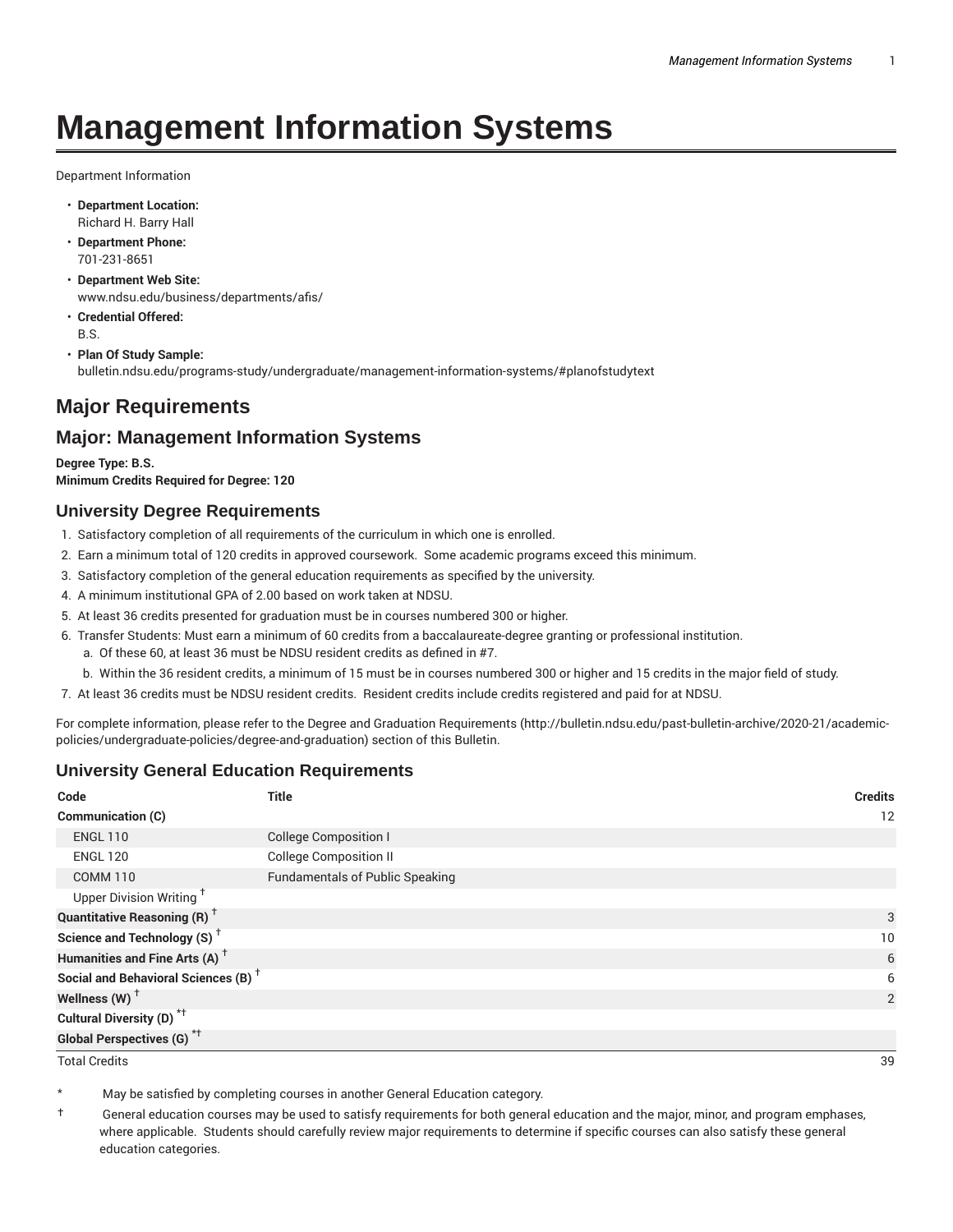• A list of university approved general education courses and administrative policies are available here (http://bulletin.ndsu.edu/past-bulletinarchive/2020-21/academic-policies/undergraduate-policies/general-education/#genedcoursestext).

## **Major Requirements**

| Code                                                    | <b>Title</b>                                                                                                                                                                                                                                 | <b>Credits</b>          |
|---------------------------------------------------------|----------------------------------------------------------------------------------------------------------------------------------------------------------------------------------------------------------------------------------------------|-------------------------|
|                                                         | All courses taken for the Management Information Systems Major require a grade of C or better. A minimum 2.5 cumulative GPA is required for<br>admission to the professional program, to enroll in 300 - 400 level courses, and to graduate. |                         |
| Admission to the Professional Program                   |                                                                                                                                                                                                                                              |                         |
| <b>COMM 110</b>                                         | Fundamentals of Public Speaking (May satisfy general education category C) <sup>*</sup>                                                                                                                                                      | 3                       |
| <b>ENGL 120</b>                                         | College Composition II (May satisfy general education category C) <sup>*</sup>                                                                                                                                                               | 3                       |
| <b>ECON 201</b>                                         | Principles of Microeconomics (May satisfy general education category B and G)                                                                                                                                                                | 3                       |
| <b>ECON 202</b>                                         | Principles of Macroeconomics (May satisfy general education category B and G) <sup>*</sup>                                                                                                                                                   |                         |
| <b>MATH 144</b>                                         | Mathematics for Business                                                                                                                                                                                                                     | 4                       |
| <b>PSYC 111</b>                                         | Introduction to Psychology (May satisfy general education category B)                                                                                                                                                                        | 3                       |
| or SOC 110                                              | Introduction to Sociology                                                                                                                                                                                                                    |                         |
| <b>Management Information System Major Requirements</b> |                                                                                                                                                                                                                                              |                         |
| ACCT 200                                                | Elements of Accounting I                                                                                                                                                                                                                     | 3                       |
| ACCT 201                                                | Elements of Accounting II                                                                                                                                                                                                                    | 3                       |
| <b>MIS 116</b>                                          | Business Use of Computers (May satisfy general education category S)                                                                                                                                                                         | 3                       |
| <b>PHIL 216</b>                                         | Business Ethics (May satisfy general education category A)                                                                                                                                                                                   | 3                       |
| <b>STAT 330</b>                                         | Introductory Statistics (May satisfy general education category R)                                                                                                                                                                           | 3                       |
| <b>STAT 331</b>                                         | Regression Analysis                                                                                                                                                                                                                          | $\overline{\mathbf{c}}$ |
| <b>CSCI 227</b>                                         | Computing Fundamentals I (Fall)                                                                                                                                                                                                              | 3                       |
| <b>ECON 201</b>                                         | Principles of Microeconomics <sup>2</sup>                                                                                                                                                                                                    | 3                       |
| <b>ECON 202</b>                                         | Principles of Macroeconomics                                                                                                                                                                                                                 |                         |
| <b>CSCI 228</b>                                         | Computing Fundamentals II (Spring)                                                                                                                                                                                                           | 3                       |
| <b>ENGL 320</b>                                         | <b>Business and Professional Writing</b>                                                                                                                                                                                                     | 3                       |
|                                                         | Admission to the Professional Program required prior to taking the following courses                                                                                                                                                         |                         |
| <b>FIN 320</b>                                          | Principles of Finance <sup>1</sup>                                                                                                                                                                                                           | 3                       |
| <b>MGMT 320</b>                                         | Foundations of Management                                                                                                                                                                                                                    | 3                       |
| <b>MGMT 360</b>                                         | <b>Operations Management</b>                                                                                                                                                                                                                 | 3                       |
| <b>MRKT 320</b>                                         | Foundations of Marketing                                                                                                                                                                                                                     | 3                       |
| <b>BUSN 430</b>                                         | Legal and Social Environment of Business                                                                                                                                                                                                     | 3                       |
| <b>BUSN 489</b>                                         | Strategic Management (Capstone Course)                                                                                                                                                                                                       | 3                       |
| <b>MIS 320</b>                                          | Management Information Systems                                                                                                                                                                                                               | 3                       |
| MIS 315                                                 | System Analysis and Design (requires a grade of C or better)                                                                                                                                                                                 | 3                       |
| <b>MIS 350</b>                                          | <b>Enterprise Systems</b>                                                                                                                                                                                                                    | 3                       |
| <b>MIS 375</b>                                          | Database Design for Business Application (S)                                                                                                                                                                                                 | 3                       |
| MIS 376                                                 | Data and Telecommunications Administration (F)                                                                                                                                                                                               | 3                       |
| <b>MIS 470</b>                                          | Information Systems (S)                                                                                                                                                                                                                      | 3                       |
| <b>CSCI 312</b>                                         | Survey of Programming Languages (F)                                                                                                                                                                                                          | 3                       |
| <b>Management Information Systems Practicum</b>         |                                                                                                                                                                                                                                              |                         |
| Student must complete one of the following options:     |                                                                                                                                                                                                                                              | 3                       |
| <b>MIS 397</b>                                          | Fe/Coop Ed/Internship                                                                                                                                                                                                                        |                         |
| <b>MIS 413</b>                                          | MIS Service Internship                                                                                                                                                                                                                       |                         |
| <b>AGEC 371</b>                                         | <b>Export Management</b>                                                                                                                                                                                                                     |                         |
|                                                         | Elective Requirements for MIS Major (Elective courses can only be used to fulfill ONE requirement)                                                                                                                                           |                         |
| language of CSCI 227 or CSCI 228.                       | 1) Programming Elective: Select one course from the following or an intermediate or advanced CSCI course that was not the teaching                                                                                                           | 3                       |
|                                                         |                                                                                                                                                                                                                                              |                         |

| <b>CSCI 125</b> | <b>Beginning COBOL</b>      |
|-----------------|-----------------------------|
| <b>CSCI 172</b> | Intermediate Visual BASIC   |
| <b>CSCI 213</b> | Modern Software Development |
| <b>CSCI 371</b> | Web Scripting Languages     |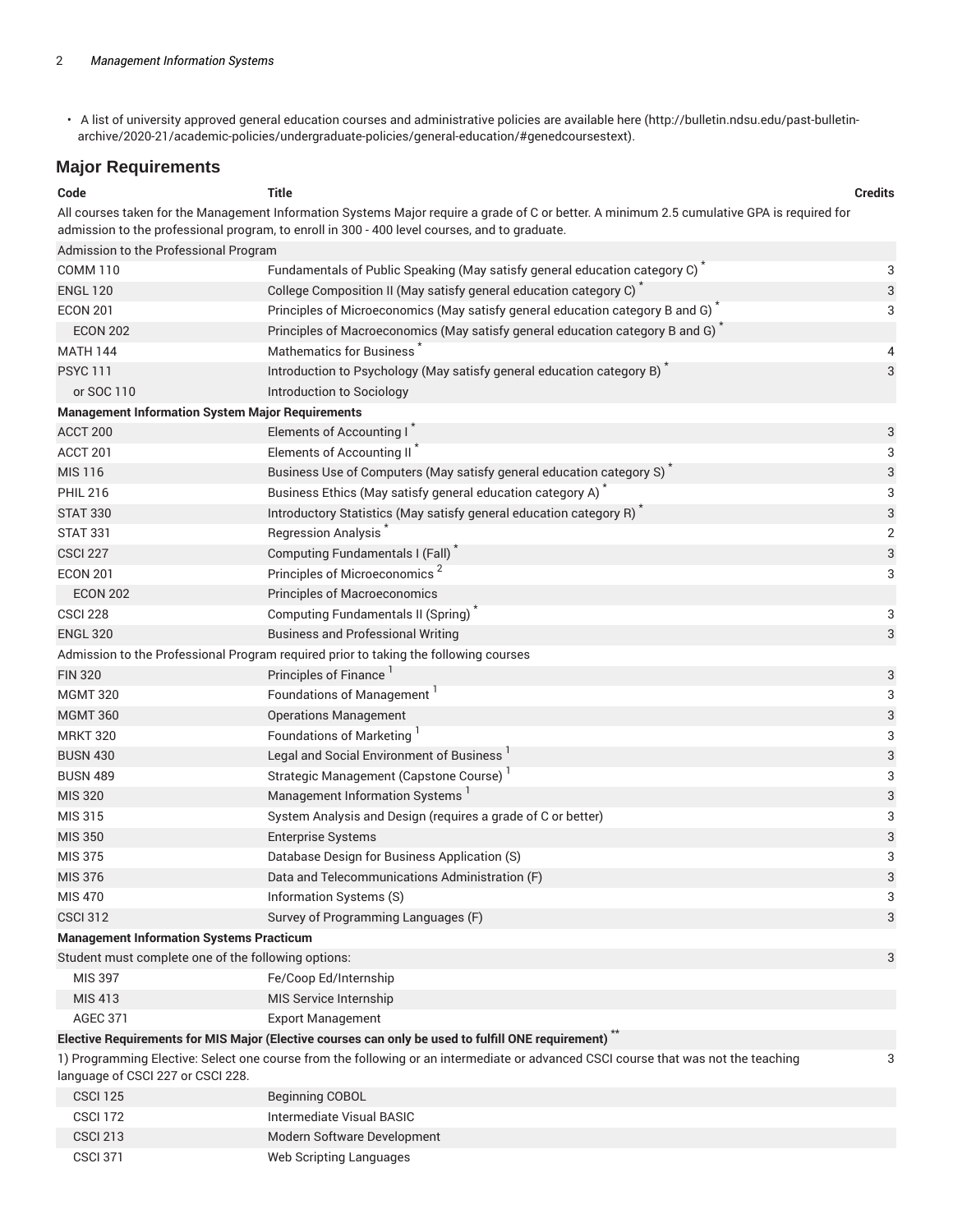3

| <b>ECE 173</b>  | Introduction to Computing                                                                                                                 |   |
|-----------------|-------------------------------------------------------------------------------------------------------------------------------------------|---|
|                 | 2) Technology Elective I: Any 300-400 level CSCI or MIS class not used to satisfy another MIS program requirement or                      | 3 |
| <b>ECE 173</b>  | Introduction to Computing                                                                                                                 |   |
| <b>ECE 275</b>  | Digital Design                                                                                                                            |   |
| <b>CSCI 125</b> | Beginning COBOL                                                                                                                           |   |
| <b>CSCI 172</b> | Intermediate Visual BASIC                                                                                                                 |   |
| <b>CSCI 222</b> | Discrete Mathematics                                                                                                                      |   |
| <b>CSCI 277</b> | Introduction to UNIX                                                                                                                      |   |
| <b>CSCI 345</b> | <b>Topics on Personal Computers</b>                                                                                                       |   |
| <b>CSCI 371</b> | Web Scripting Languages                                                                                                                   |   |
| <b>CSCI 469</b> | <b>Network Security</b>                                                                                                                   |   |
| <b>CSCI 473</b> | Foundations of the Digital Enterprise                                                                                                     |   |
| CSCI 488        | Human-Computer Interaction                                                                                                                |   |
| CSCI 489        | Social Implications of Computers                                                                                                          |   |
| <b>MIS 340</b>  | Applied Business Intelligence                                                                                                             |   |
| MIS 412         | Computer Crime, Forensics, and Investigation                                                                                              |   |
| <b>MIS 460</b>  | Enterprise Infrastructure I                                                                                                               |   |
| <b>MIS 479</b>  | <b>Business Data Mining and Predictive Analytics</b>                                                                                      |   |
| <b>IME 456</b>  | Program and Project Management                                                                                                            |   |
| requirement     | 3) Technology Elective II: Take two courses from IME 456 or any 300 or 400 level CSCI or MIS course not used to satisfy another MIS major | 6 |

4) Business Elective: Any 300-400 level CoB course not used to satisfy other major requirements, CSCI 473, or ECON 324. (Excludes internships, study abroad, LEAD courses & MIS 371; includes courses cross-listed with CoB courses)

Total Credits 102

- Pre-college and pre-management information systems major courses. A grade of 'C' or better for pre-college and pre-management information systems major courses is required for admission into the Management Information Systems major.
- 1 Denotes Common Body of Knowledge (CBK) course.
- 2 Take course not taken prior to admission to professional program

# **Degree Requirements and Notes**

- Students follow the published curricula for management information systems program of study from the semester/year of entrance in the College of Business to graduation provided enrollment at NDSU has not been discontinued for more than one year. Students who change their major are subject to meeting the curricular requirements in effect at the time the new major is declared.
- Business courses from programs that do not hold AACSB International accreditation cannot be used for major or minor requirements in the College of Business (CoB); such courses may be eligible for use as free electives.
- The CoB accepts a maximum of nine credits of non-NDSU 300-400 level business courses from AACSB programs with approval of the department.
- Admission to the MIS major is required to enroll in the advanced 300 or 400 level courses in the CoB.
- A grade of 'C' or better is required in transfer courses accepted for ACCT 200 Elements of Accounting I and ACCT 201 Elements of Accounting II and all 300-400 level accounting, business administration, finance, management, management information systems, and marketing courses.
- A letter grade must be earned in any course that fulfills a major requirement (with the exception of some practicum options and BUSN 301).
- Requirements for graduation are those in existence at the time of admission to the MIS major.
- Of the credits completed in residence at least 30 credits must be in 300-400 level CoB courses.
- Students must be accepted to the MIS major prior to the completion of the last 30 credits in 300 and 400 level CoB courses.
- A Business Administration minor is NOT offered with this major.
- For multiple majors within the CoB, at least 15 unique credits of 300-400 level CoB courses must exist between the majors.
- Prerequisite for Management Information Systems Practicum: MIS 320 with a grade of C or better.

# **Minor Requirements**

## **Management Information Systems Minor**

#### **Minor Requirements**

**Required Credits: 21**